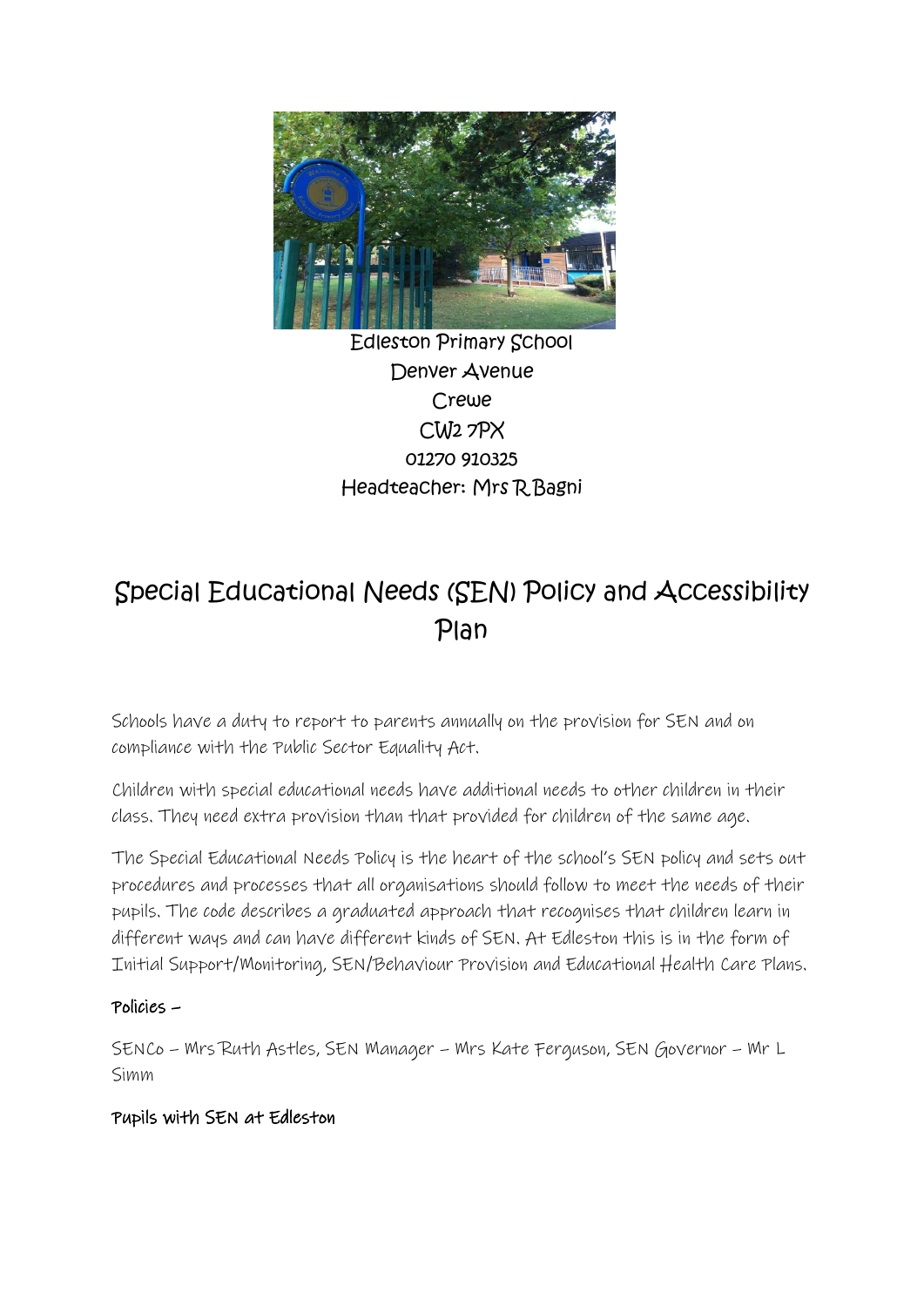Numbers are changing regularly as children are added or removed from the SEN register but at present, there are 6 pupils at First Concerns, 4 pupils with an SEMH Plan, 21 pupils at SEN Support and 6 pupils with Educational Health Care Plans. The low number of pupils at First Concerns is due to Quality First Teaching and the number of specialised interventions in place in all classrooms.

All pupils are involved in their annual reviews in appropriate ways and are asked their opinions about their learning, provision, needs and progress.

## Progress of pupils with SEN

The progress of pupils with SEN is generally below that of non-SEN pupils.

The interventions used in school are regularly monitored and include 1-2-1 reading 3 times a week for those children with a difference between a reading age and chronological age of 2 years and over, Literacy Box, Precision Teaching and especially tailored programmes of support.

## 2020-2021

|                                    | Pupils in<br>group | Attend<br>ances | Authorised<br>Absences | Unauthorised<br>Absences | Late<br>Before | Late<br>After |
|------------------------------------|--------------------|-----------------|------------------------|--------------------------|----------------|---------------|
| Education, Health<br>and Care Plan | G                  | 96.93           | 3.01                   | $D.D\varphi$             | 0.12           | $D.D\varphi$  |
| No Special<br>Educational Need     | 12.                | 95.64           | 2.01                   | 2.35                     | 0.35           | 0.47          |
| SEN Support                        | 37                 | 91.49           | 5.75                   | 2.76                     | 0.58           | 0.77          |
| No SEN Status                      | 197                | 95.13           | 3.93                   | 0.93                     | 0.28           | 0.40          |

There have been no permanent exclusions in the last year.

A Lead Behaviour Specialist is employed to support children with Social Emotional and Mental Health Difficulties and to liaise with their parents and outside agencies. She is currently being trained as a Senior mental health lead.

Four Teaching Assistants support children with EHCPs during the day.

All classes have Teaching Assistants providing support within classrooms for SEN pupils throughout each week.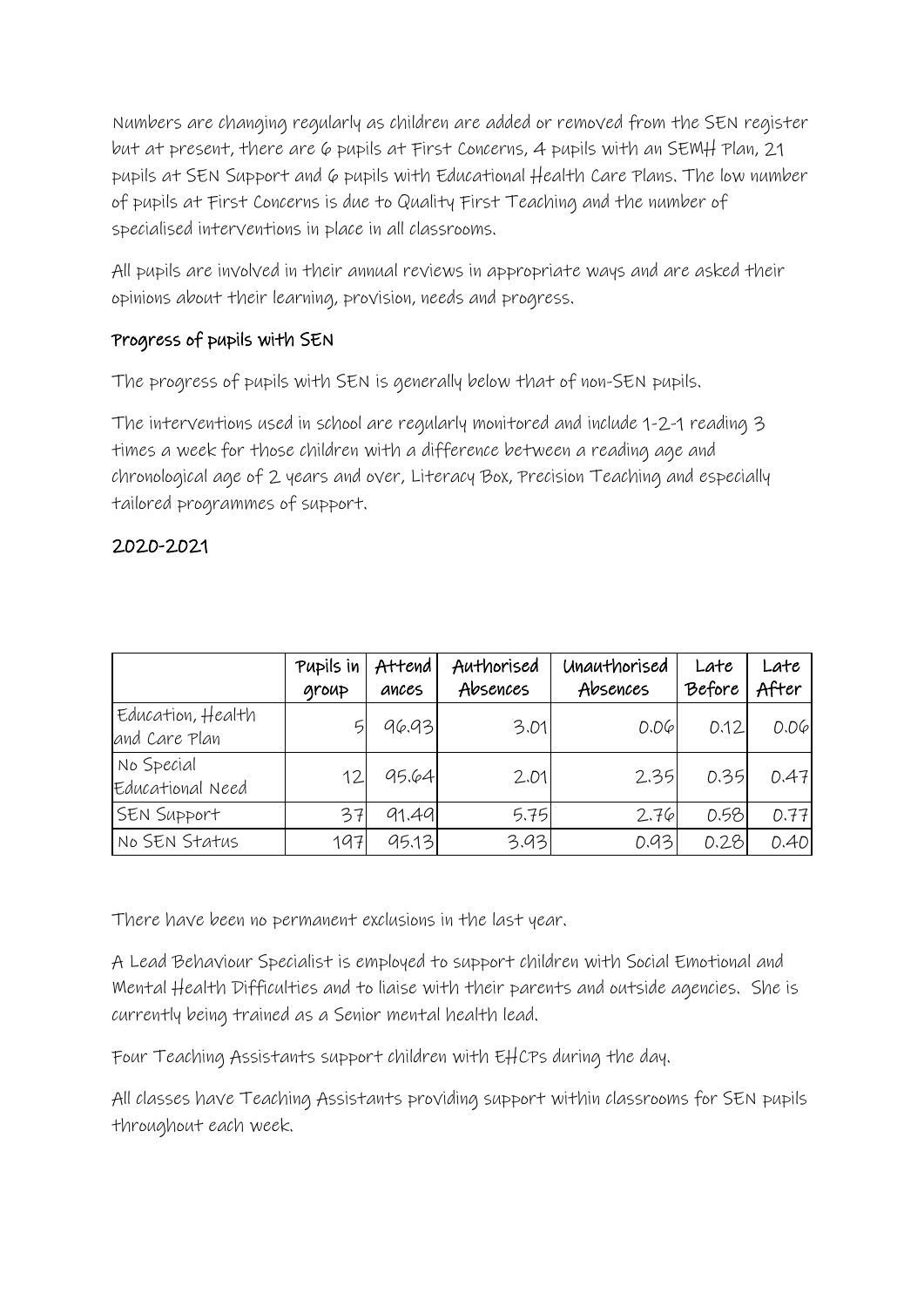#### Identifying pupils with SEND

Pupils are identified as having an SEND in a variety of ways. This may be a concern raised by either their parent/carers, class teacher or through pupil progress meetings. They may be receiving support from an outside agency for example the Speech and Language Therapy Service or Sensory Support Team.

Pupils raised as a First Concern are discussed at an initial concern meeting with the school and parents. A short intervention of support is implemented and if the need continues the child is moved to SEN support. Likewise, if the child makes sufficient progress they will be removed from First Concerns. Pupils are not expected to stay at First Concerns for long periods of time but may need to move back on at a later stage of their school life.

#### Provision

Pupils with an EHCP are supported through a given number of hours/resources from the Local Authority. This provision is carefully planned through personalised timetables of support tailored to support their specific needs.

Pupils at SEN support are supported through Provision Plans which are reviewed and written 3 times per year. This may be following advice from an outside agency or from observations/assessment carried out in school and through discussion with their parent/carers.

The SENCo or other relevant staff attends group consultations with Cheshire East Autism Team (CEAT) and Educational Psychology (EP) to discuss concerns and gather advice.

Advice is also sought from outreach at Springfield School.

Other agencies involved are the Sensory Team, Community Paediatrics and Speech and Language Therapy. Charities such as Ruby's Fund, Autism Inclusive and the National Autism Society are also accessed where required.

A range of interventions are used throughout school. They are monitored for their effectiveness. We have 30 children across the school accessing Nessy Reading and Spelling which supports specific literacy difficulties. These are not all on the SEN register but may need a particular area of Literacy developed to promote greater independence in class. The Nessy Dyslexia screening tool has a licence for 15 pupils and those children who were raised as ongoing concerns by staff were assessed and additional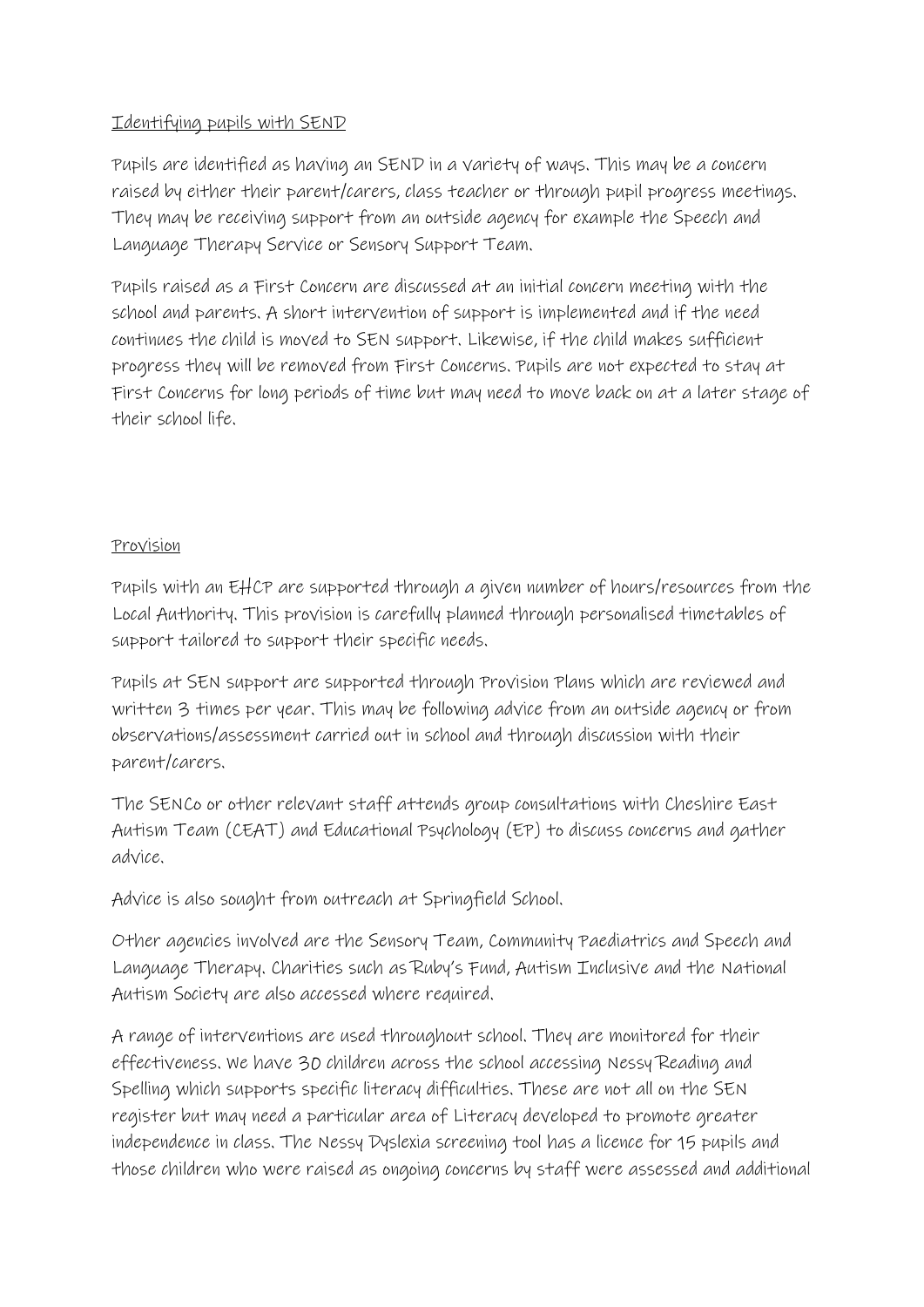intervention delivered. Although this does not give a diagnosis, it does highlight areas of need.

#### SEND Funding

Total income to the school budget allocated specifically for SEN (Element 2) is £87,973 and £32,115 (High Needs Allocation).

It is difficult to say the overall amount spent on SEN each year as all the TA's have some SEN time in class to support children with their individual targets. Approximate budget spent on SEN during last year was £180,000 - additional expenditure was met from the school's main budget.

#### Duties of the SENCo

The SENCo has one afternoon per week management time to complete SEN duties and attends a ½ day consultation for CEAT and ½ day consultation for Educational Psychology Service every half term. SENCo duties include the following;

- Update SEND Information Report/Local Offer
- Support staff knowledge and training/CPD
- Share LA/local charity events with parents
- Support SSDP (SEN Actions)
- Update and share SEN Register with staff
- Carry out environmental audits for specific needs
- Complete baseline assessments (with support of SEN Manager)
- Organise and check timetables for pupils requiring support
- Organise annual reviews, multi-agency meetings and liaise with outside agencies and the SEN Team
- Complete necessary review paperwork on liquid logic prior to and following reviews
- Check any necessary access arrangements
- Ensure Census data is correct
- Prepare consultation paperwork with parents and teachers, attend half termly Educational Psychology and CEAT Consultation Meetings, complete action plans following meetings and share with parent/carers and class staff
- Transition to High School (with support of Y5 and 6 staff)
- Write referrals, reports and complete questionnaires for Paediatricians as requested
- Collate and share outside agency reports/action plans
- Update all SEN files
- Support teachers in writing provision plans and subsequently monitor these
- Where appropriate, complete Learning walk/book scrutiny/pupil voice to monitor impact of support
- Collect parental voice and meet with parents when required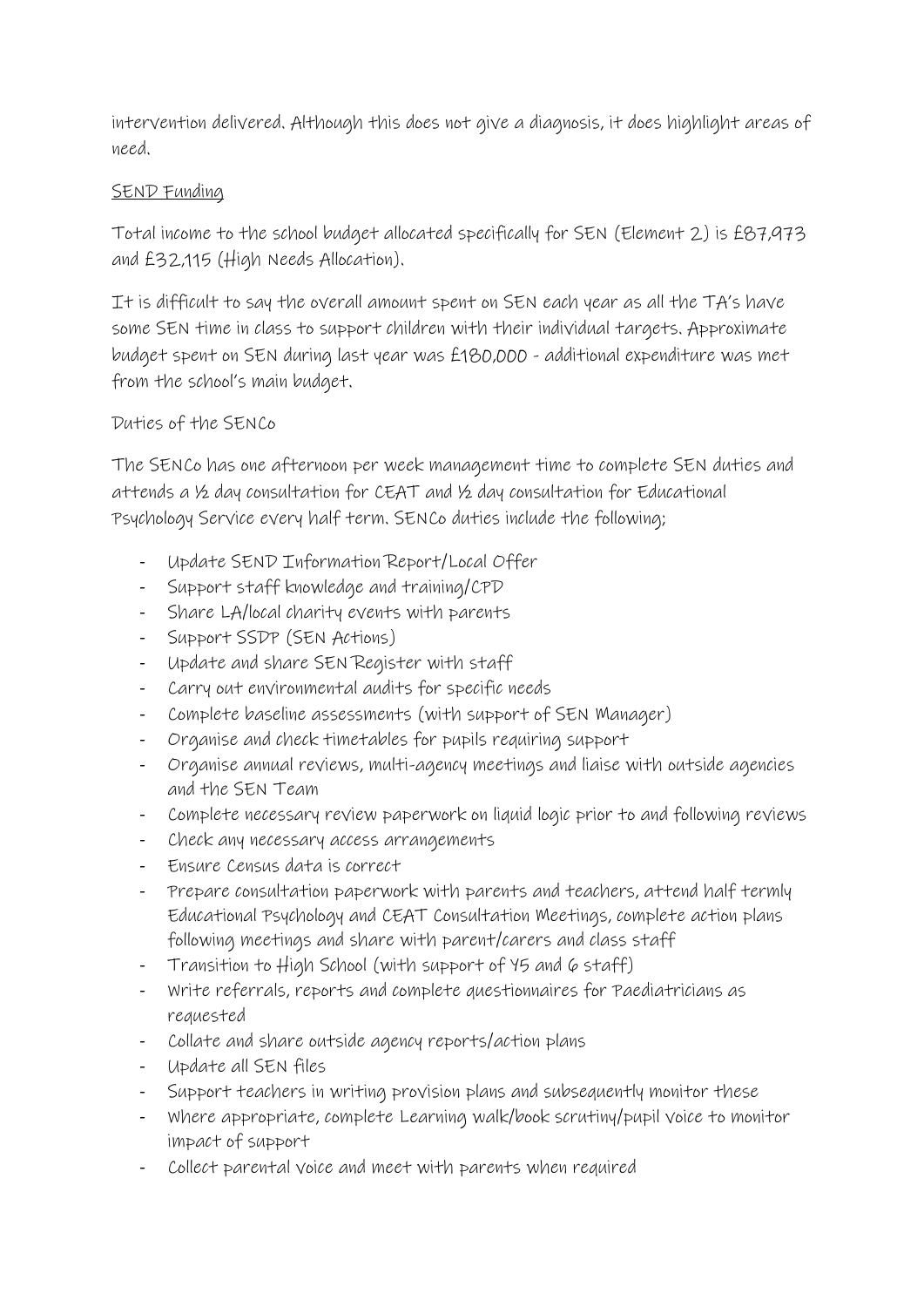- Support staff at key transition times
- Meet with SEND Governor
- Attend SENCo Network/Cluster/LA SEND transition meetings

#### Staff Development

Staff training needs are identified at the start of the academic year and necessary training is sought if not available from within school.

This year:

- 4 members of staff have accessed CEAT training on the Autism Progression Framework via Teams and are now implementing this assessment with EHCP pupils who have a diagnosis of Autism.
- All staff have had/are having access to Teams training from Springfield Outreach on Makaton Level 1-4, Sensory and Behaviour Support, Communication Support.
- 3 members of staff will be receiving Sensory support from the Sensory Therapy Service in December.
- ½ termly direct support has been given to EHCP staff from Farida Begum at Springfield Outreach.
- 1 TA has now been trained as an Emotional Literacy Support Assistant through the Educational Psychology Service. 3 pupils have been supported through this in the last academic year.

#### Outside Agency Support

The following agencies have been/are involved with pupils in the past year.

- Cheshire East Autism Team
- Educational Psychology Service
- Speech and Language Therapy Service
- Sensory Support Service
- Consultant Paediatrics
- Community Paediatrics
- Springfield Outreach Service
- Adelaide Outreach Service

#### Equality Act – Accessibility and Future Plans